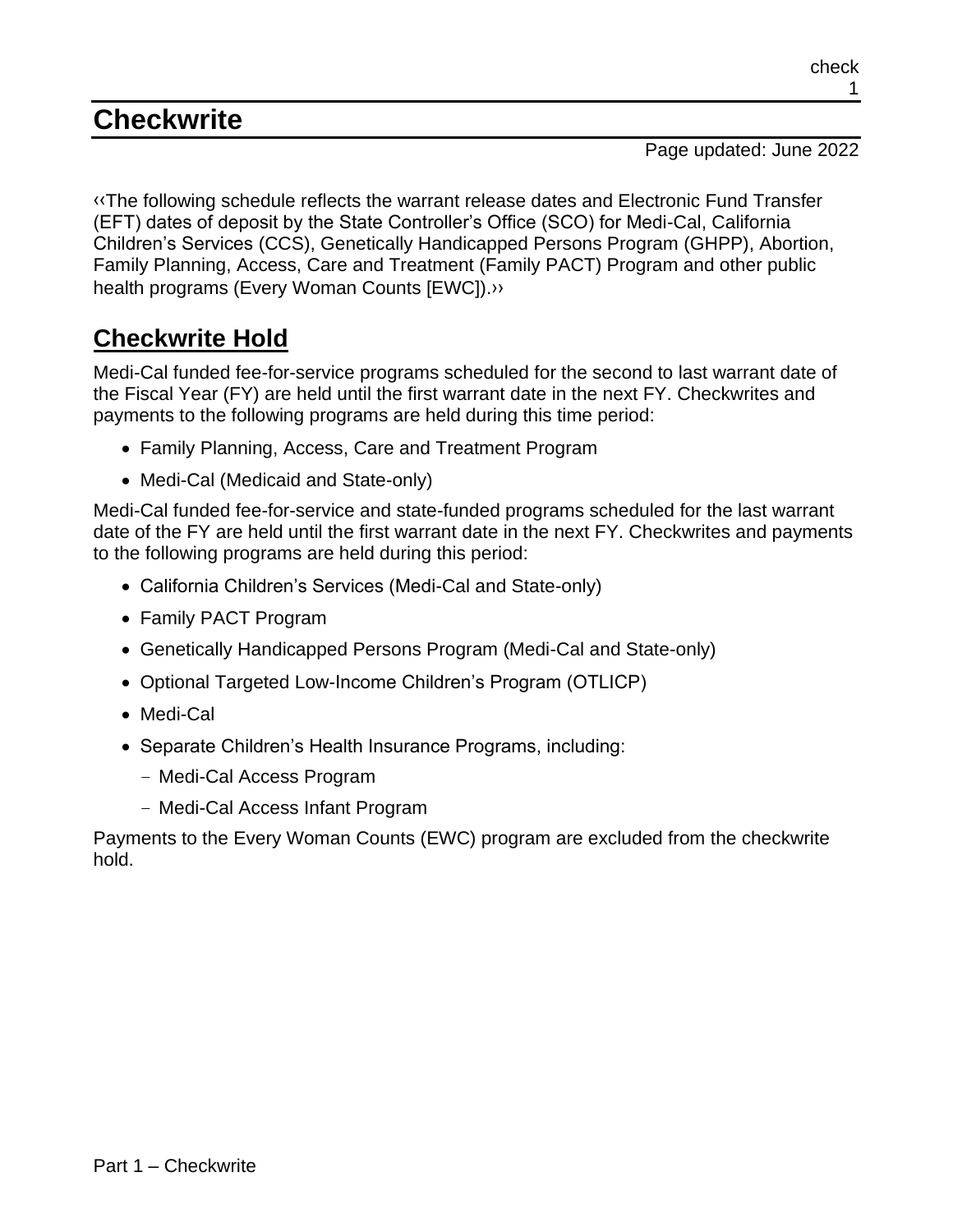check 2

Page updated: June 2022

| <b>California MMIS</b>     |                        | <b>SCO Mails</b>         |                       |
|----------------------------|------------------------|--------------------------|-----------------------|
| <b>Fiscal Intermediary</b> | <b>File Release to</b> | <b>Warrants, EFT</b>     | <b>EFT Settlement</b> |
| <b>Files Received by</b>   | <b>Bank/Funding</b>    | <b>Advice Statements</b> | <b>Date</b>           |
| <b>SCO</b>                 |                        | and No-Pays              |                       |
| 6/6/2022                   | 6/9/2022               | 6/9/2022                 | 6/13/2022             |
| 6/13/2022                  | 6/16/2022              | 6/16/2022                | 6/21/2022             |
| 6/20/2022                  | 6/23/2022              | 6/23/2022                | 6/27/2022             |
| 6/27/2022                  | 6/28/2022              | 6/30/2022                | 6/30/2022             |
| 7/5/2022                   | 7/7/2022               | 7/8/2022                 | 7/11/2022             |
| 7/11/2022                  | 7/14/2022              | 7/14/2022                | 7/18/2022             |
| 7/18/2022                  | 7/21/2022              | 7/21/2022                | 7/25/2022             |
| 7/25/2022                  | 7/28/2022              | 7/28/2022                | 8/1/2022              |
| 8/1/2022                   | 8/4/2022               | 8/4/2022                 | 8/8/2022              |
| 8/8/2022                   | 8/11/2022              | 8/11/2022                | 8/15/2022             |
| 8/15/2022                  | 8/18/2022              | 8/18/2022                | 8/22/2022             |
| 8/22/2022                  | 8/25/2022              | 8/25/2022                | 8/29/2022             |
| 8/29/2022                  | 9/1/2022               | 9/1/2022                 | 9/6/2022              |
| 9/6/2022                   | 9/8/2022               | 9/9/2022                 | 9/12/2022             |
| 9/12/2022                  | 9/15/2022              | 9/15/2022                | 9/19/2022             |
| 9/19/2022                  | 9/22/2022              | 9/22/2022                | 9/26/2022             |
| 9/26/2022                  | 9/28/2022              | 9/29/2022                | 9/30/2022             |
| 10/3/2022                  | 10/6/2022              | 10/6/2022                | 10/11/2022            |
| 10/10/2022                 | 10/13/2022             | 10/13/2022               | 10/17/2022            |
| 10/17/2022                 | 10/20/2022             | 10/20/2022               | 10/24/2022            |
| 10/24/2022                 | 10/27/2022             | 10/27/2022               | 10/31/2022            |
| 10/31/2022                 | 11/3/2022              | 11/3/2022                | 11/7/2022             |
| 11/7/2022                  | 11/10/2022             | 11/10/2022               | 11/15/2022            |
| 11/14/2022                 | 11/17/2022             | 11/17/2022               | 11/21/2022            |
| 11/21/2022                 | 11/28/2022             | 11/28/2022               | 11/30/2022            |
| 11/28/2022                 | 12/1/2022              | 12/1/2022                | 12/5/2022             |
| 12/5/2022                  | 12/8/2022              | 12/8/2022                | 12/12/2022            |
| 12/12/2022                 | 12/15/2022             | 12/15/2022               | 12/19/2022            |
| 12/19/2022                 | 12/22/2022             | 12/22/2022               | 12/27/2022            |
| 12/27/2022                 | 12/28/2022             | 12/30/2022               | 12/30/2022>>          |

### [‹‹](#page-3-0)**Checkwrite schedule for the year 2022**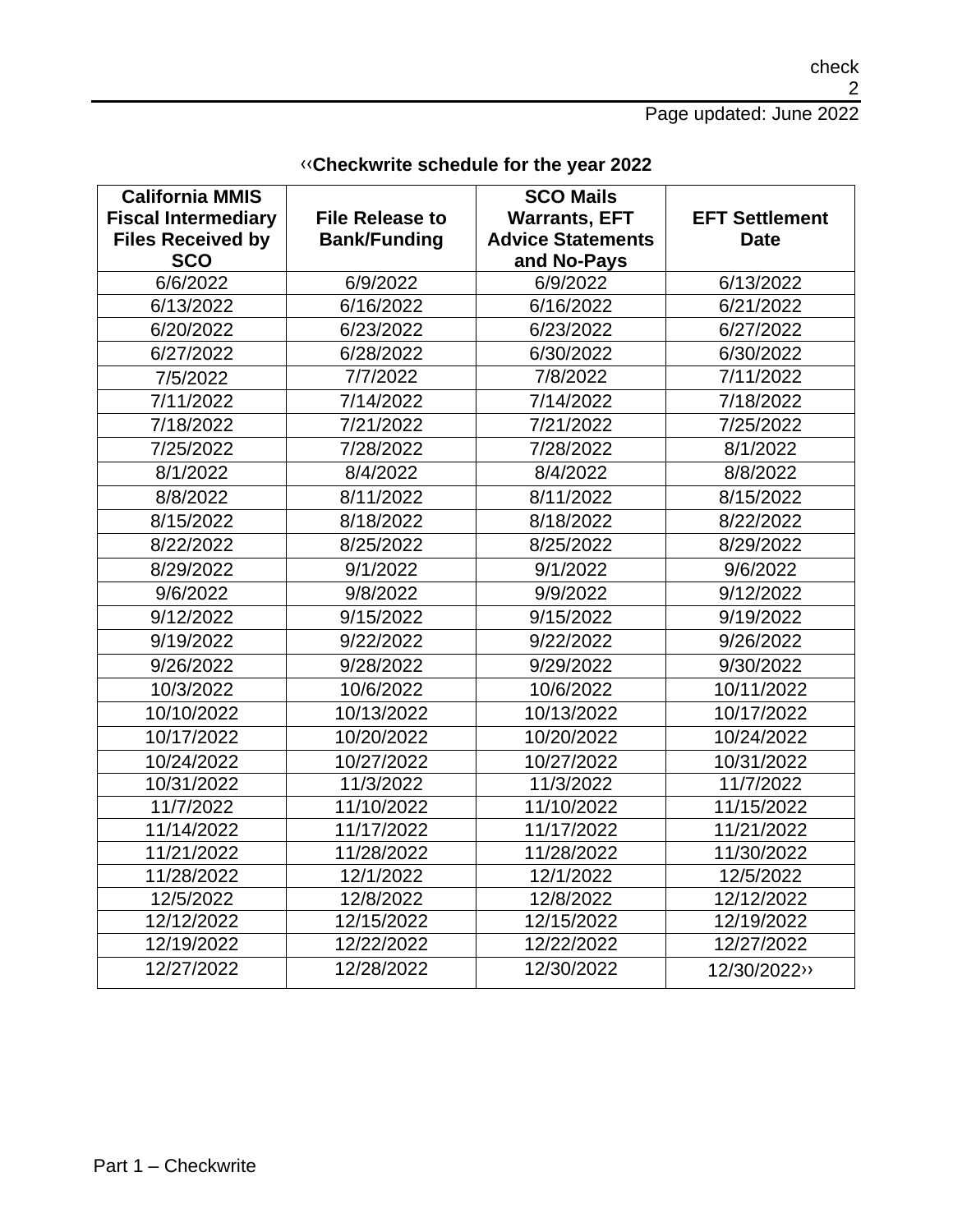check 3

Page updated: June 2022

| California MMIS            |                        | <b>SCO Mails</b>         |                       |
|----------------------------|------------------------|--------------------------|-----------------------|
| <b>Fiscal Intermediary</b> | <b>File Release to</b> | <b>Warrants, EFT</b>     | <b>EFT Settlement</b> |
| <b>Files Received by</b>   | <b>Bank/Funding</b>    | <b>Advice Statements</b> | <b>Date</b>           |
| <b>SCO</b>                 |                        | and No-Pays              |                       |
| 1/3/2023                   | 1/5/2023               | 1/6/2023                 | 1/9/2023              |
| 1/9/2023                   | 1/12/2023              | 1/12/2023                | 1/17/2023             |
| 1/17/2023                  | 1/19/2023              | 1/20/2023                | 1/23/2023             |
| 1/23/2023                  | 1/26/2023              | 1/26/2023                | 1/30/2023             |
| 1/30/2023                  | 2/2/2023               | 2/2/2023                 | 2/6/2023              |
| 2/6/2023                   | 2/9/2023               | 2/9/2023                 | 2/13/2023             |
| 2/13/2023                  | 2/16/2023              | 2/16/2023                | 2/21/2023             |
| 2/21/2023                  | 2/23/2023              | 2/24/2023                | 2/27/2023             |
| 2/27/2023                  | 3/2/2023               | 3/2/2023                 | 3/6/2023              |
| 3/6/2023                   | 3/9/2023               | 3/9/2023                 | 3/13/2023             |
| 3/13/2023                  | 3/16/2023              | 3/16/2023                | 3/20/2023             |
| 3/20/2023                  | 3/23/2023              | 3/23/2023                | 3/27/2023             |
| 3/27/2023                  | 3/28/2023              | 3/30/2023                | 3/30/2023             |
| 4/3/2023                   | 4/6/2023               | 4/6/2023                 | 4/10/2023             |
| 4/10/2023                  | 4/13/2023              | 4/13/2023                | 4/17/2023             |
| 4/17/2023                  | 4/20/2023              | 4/20/2023                | 4/24/2023             |
| 4/24/2023                  | 4/27/2023              | 4/27/2023                | 5/1/2023              |
| 5/1/2023                   | 5/4/2023               | 5/4/2023                 | 5/8/2023              |
| 5/8/2023                   | 5/11/2023              | 5/11/2023                | 5/15/2023             |
| 5/15/2023                  | 5/18/2023              | 5/18/2023                | 5/22/2023             |
| 5/22/2023                  | 5/25/2023              | 5/25/2023                | 5/30/2023             |
| 5/30/2023                  | 6/1/2023               | 6/2/2023                 | 6/5/2023              |
| 6/5/2023                   | 6/8/2023               | 6/8/2023                 | 6/12/2023             |
| 6/12/2023                  | 6/15/2023              | 6/15/2023                | 6/20/2023             |
| 6/19/2023                  | 6/22/2023              | 6/22/2023                | 6/26/2023             |
| 6/26/2023                  | 6/28/2023              | 6/29/2023                | 6/30/2023             |

#### [‹‹](#page-3-0)**Checkwrite Schedule for the Year 2023**